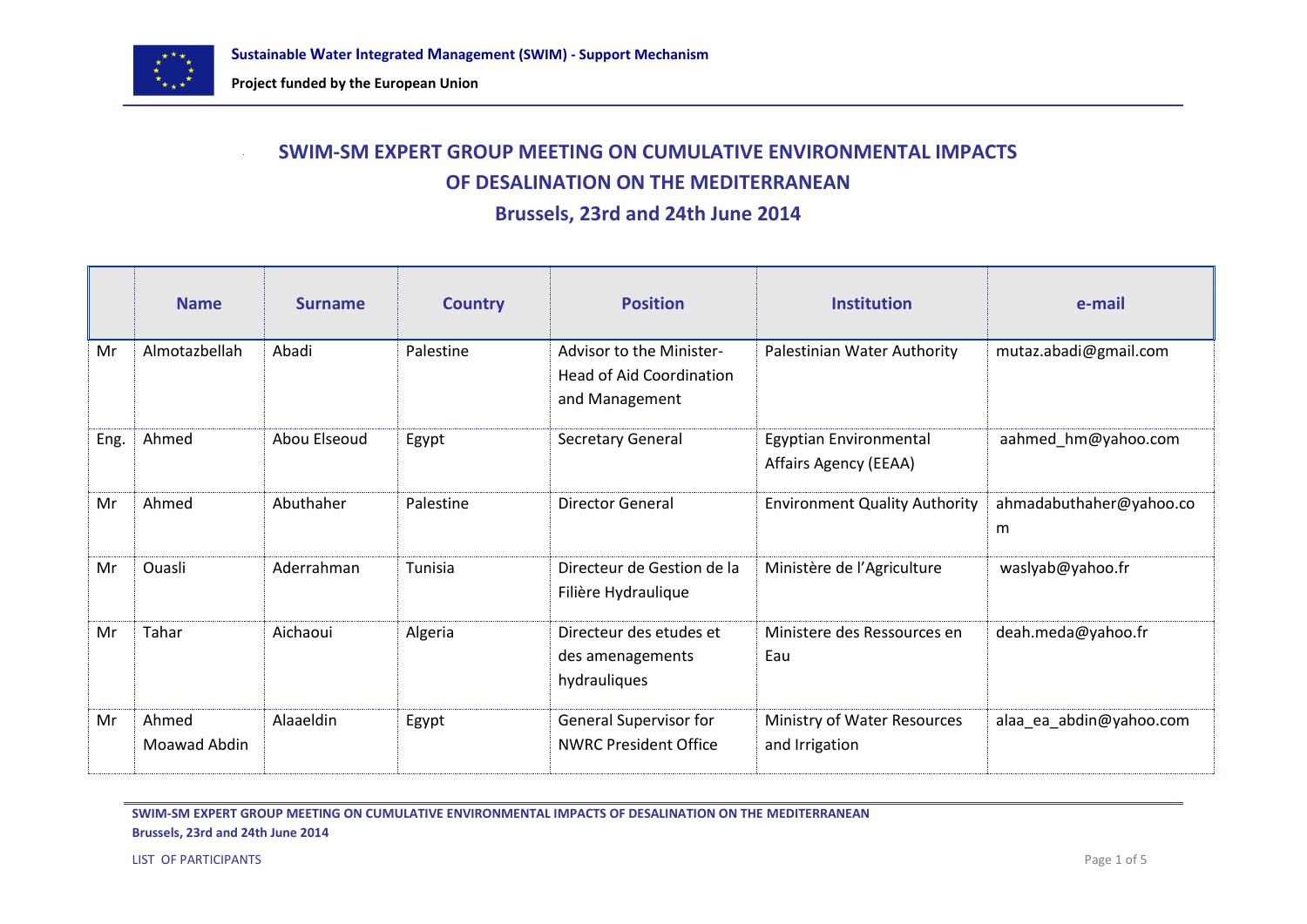

|            | <b>Name</b> | <b>Surname</b>   | <b>Country</b> | <b>Position</b>                                      | <b>Institution</b>                                                                 | e-mail                    |
|------------|-------------|------------------|----------------|------------------------------------------------------|------------------------------------------------------------------------------------|---------------------------|
| Mr         | Rateb       | Al-Adwan         | Jordan         | Director of water<br>desalination                    | ministry of water and<br>irrigation / water authority of<br>jordan                 | jwtdu@yahoo.com           |
| Mr         | Abdallah    | Alzyod           | Jordan         | <b>Assistant Director of Policy</b><br>& Development | Ministry of Environment                                                            | abdallah_alzyod@yahoo.com |
| Mr         | Ran         | Amir             | Israel         | Director                                             | Ministry of Environmental<br>Protection, Israel                                    | rani@sviva.gov.il         |
| <b>Mrs</b> | Borana      | Antoni           | Albania        | Expert at the Environment<br>Directorate             | MINISTRY OF ENVIRONMENT                                                            | Borana.Antoni@moe.gov.al  |
| Mr         | Sultan      | Arebi Kershman   | Libya          | <b>Technical Advisor</b>                             | Ministry of water resources                                                        | skershman@gmail.com       |
| Mr         | Abdelhamid  | Aslikh           | Morocco        | Secrétaire Général de<br>l'ABHSMD                    | Agence de Bassin Hydraulique<br>De Souss Massa et Draa -<br>Agadir (ABHSMD)        | haaslikh@gmail.com        |
| Prof       | Miriam      | Balaban          | Italy          | Secretary General,<br><b>Editor in Chief</b>         | <b>European Desalination Society</b><br><b>Desalination and Water</b><br>Treatment | balabanmiriam@gmail.com   |
| <b>Mrs</b> | Nejla       | Ben Cheikh Fradi | Tunisia        | Chef de Service                                      | Agence nationale de<br>protection de l'environnement                               | cheikh 2000@yahoo.com     |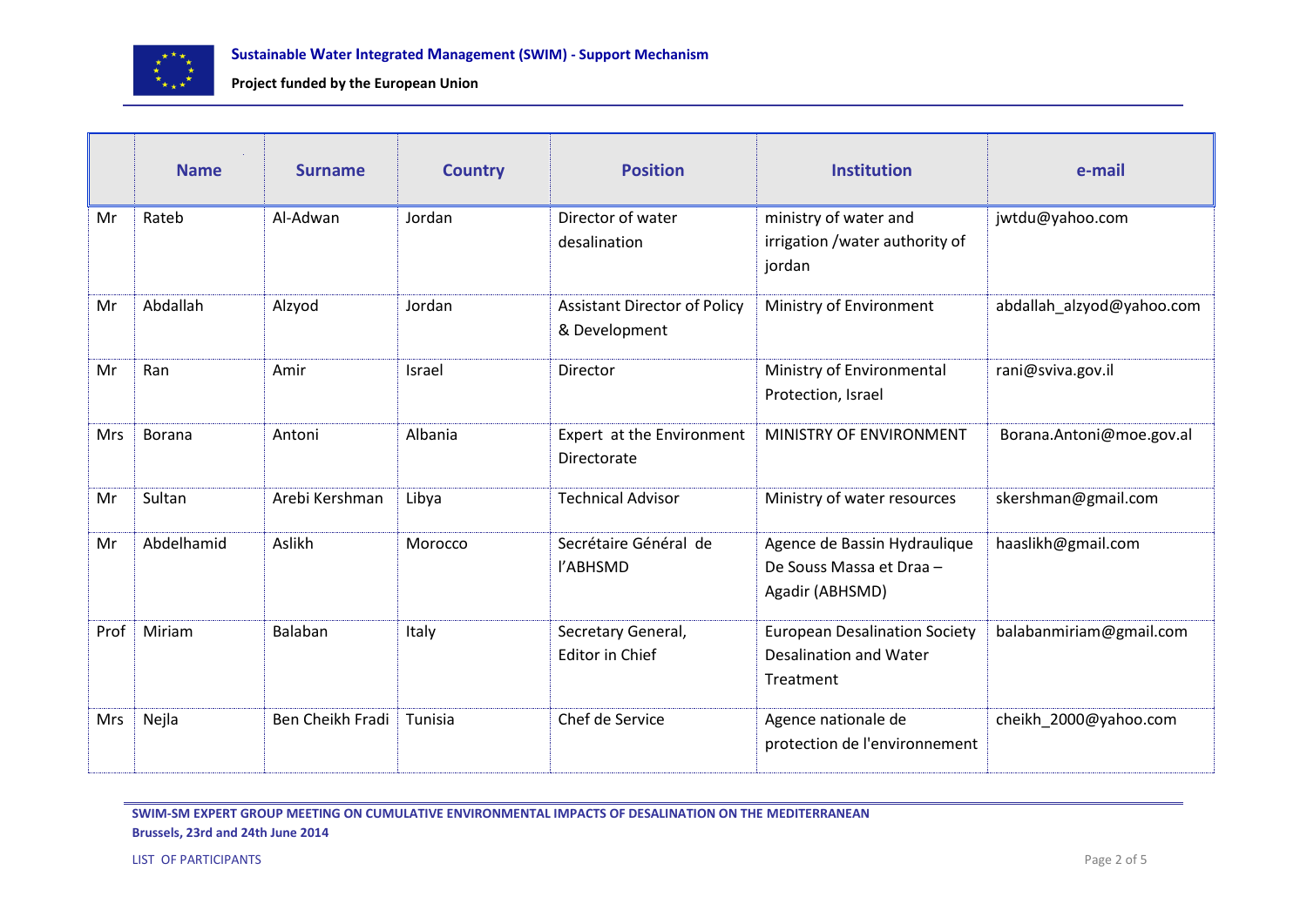

|            | <b>Name</b>    | <b>Surname</b> | <b>Country</b>         | <b>Position</b>          | <b>Institution</b>                                                                                                                                       | e-mail                            |
|------------|----------------|----------------|------------------------|--------------------------|----------------------------------------------------------------------------------------------------------------------------------------------------------|-----------------------------------|
| Mr         | <b>Stavros</b> | Damianidis     | Greece                 | <b>Managing Director</b> | <b>LDK Consultants</b>                                                                                                                                   | stavros@ldk.gr                    |
| Mr         | Habib          | Elhabr         |                        |                          | <b>Mediterranean Pollution</b><br><b>Assessment and Control</b><br>Programme (MED POL)<br><b>United Nations Environment</b><br>Programme                 | habib.elhabr@unepmap.gr           |
| <b>Mrs</b> | Mona           | Fakih          | Lebanon                | <b>Water Director</b>    | Ministry of Energy and Water                                                                                                                             | monafakih@hotamil.com             |
| Mr         | Stephane       | Halgand        | European<br>Commission | Programme Manager        | <b>Regional Programmes</b><br>Neighbourhood South<br><b>European Commission</b><br>Directorate General for<br>Development and Cooperation<br>- EuropeAid | Stephane.HALGAND@ec.euro<br>pa.eu |
| Mrs        | Tatjana        | Hema           |                        | Programme Officer        | <b>Mediterranean Pollution</b><br>Assessment and Control<br>Programme (MED POL)<br><b>United Nations Environment</b><br>Programme                        | tatjana.hema@unepmap.gr           |
| Mr         | Canovas Cuenca | Juan           | Spain                  | Consultant               |                                                                                                                                                          | jcanovas@fjasesores.es            |

**SWIM-SM EXPERT GROUP MEETING ON CUMULATIVE ENVIRONMENTAL IMPACTS OF DESALINATION ON THE MEDITERRANEAN Brussels, 23rd and 24th June 2014**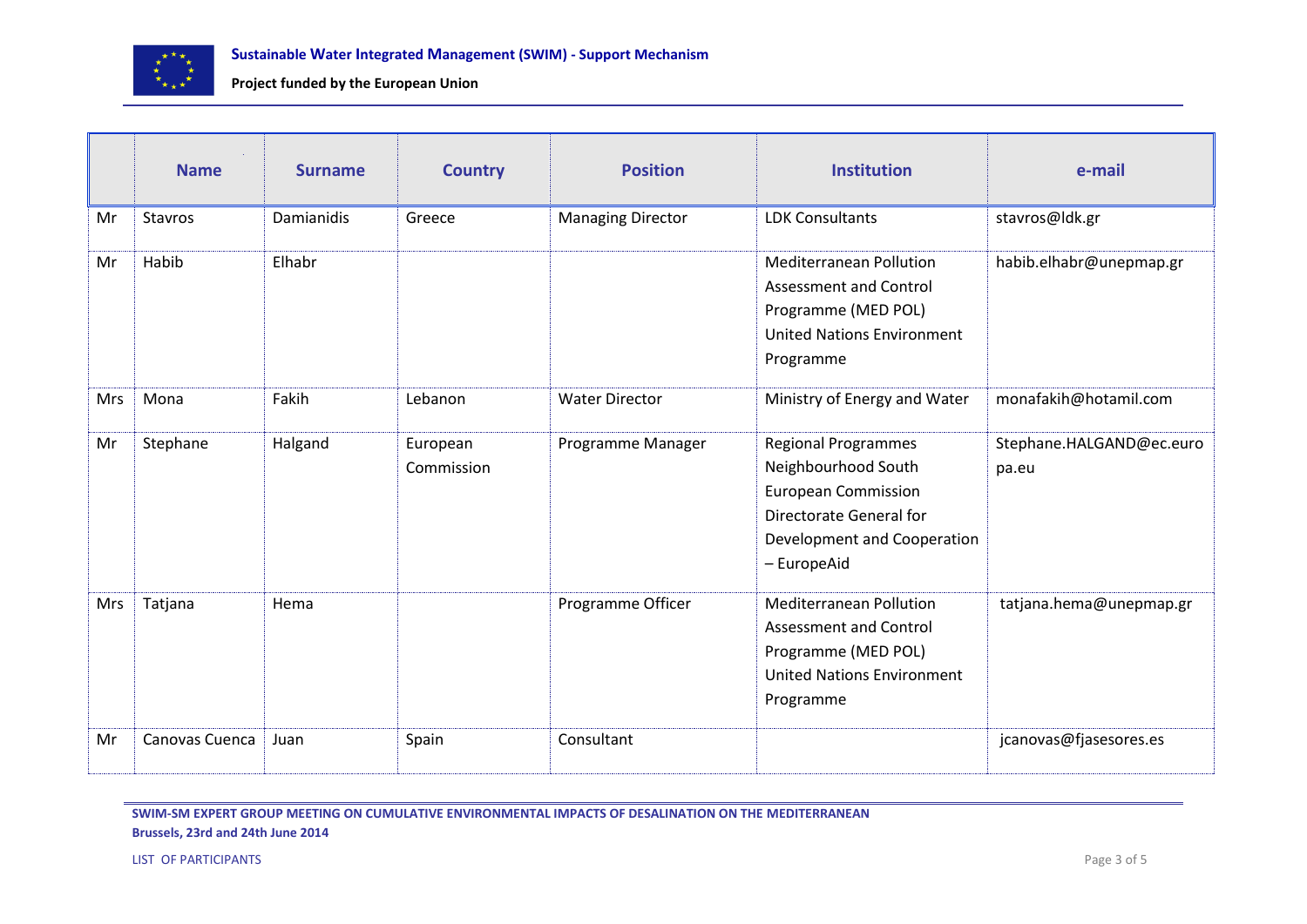

|            | <b>Name</b> | <b>Surname</b> | <b>Country</b>         | <b>Position</b>                                                                              | <b>Institution</b>                                                                            | e-mail                                               |
|------------|-------------|----------------|------------------------|----------------------------------------------------------------------------------------------|-----------------------------------------------------------------------------------------------|------------------------------------------------------|
| Prof       | Hosny       | Khordagui      | Cairo                  | Team Leader SWIM-SM                                                                          |                                                                                               | khordagui@yahoo.com                                  |
| Mr.        | Khalid      | Lalami         | Morocco                | Directeur Adjont a la<br>Direction de la Surveillance<br>et de la Prévention des<br>Risques. | Ministerie delegeue change de<br>l'environnement.                                             | lalami@environnement.gov.<br>ma                      |
| <b>Mrs</b> | Zeina       | Majdalani      | Lebanon                | <b>ECONOMIC EXPERT / CIVIL</b><br><b>ENGINEER</b>                                            | PRESIDENCY OF THE COUNCIL<br>OF MINISTERS                                                     | zmajdalani@pcm.gov.lb /<br>majdalani.zeina@gmail.com |
| <b>Mrs</b> | Marta       | Moren Abat     |                        |                                                                                              | International, Regional and<br><b>Bilateral Relations Unit,</b><br><b>European Commission</b> | Marta.MOREN-<br>ABAT@ec.europa.eu                    |
| Mr         | Massimo     | Moser          | Germany/Stuttgard      | Research Engineer and<br><b>PhD Student</b>                                                  | <b>DLR (German Aerospace</b><br>Center)                                                       | massimo.moser@dlr.de                                 |
| <b>Mrs</b> | Esther      | Pozo Vera      | European<br>Commission | Coordinator for European<br>Neighbourhood Countries<br>and Mediterranean issues              | <b>DG Environment-E1</b><br>International, regional &<br>bilateral relations                  | esther.pozo-<br>vera@ec.europa.eu                    |
| Mr         | Mo          | Provizor       | Israel                 | <b>Director of Planning</b><br>Division                                                      | <b>Israel Water Authority</b>                                                                 | Mop10@water.gov.il                                   |
| Mr         | Charbel     | Rizk           | Lebanon                |                                                                                              | <b>Environment Expert SWIM-SM</b>                                                             | c.rizk@swim-sm.eu                                    |

**SWIM-SM EXPERT GROUP MEETING ON CUMULATIVE ENVIRONMENTAL IMPACTS OF DESALINATION ON THE MEDITERRANEAN Brussels, 23rd and 24th June 2014**